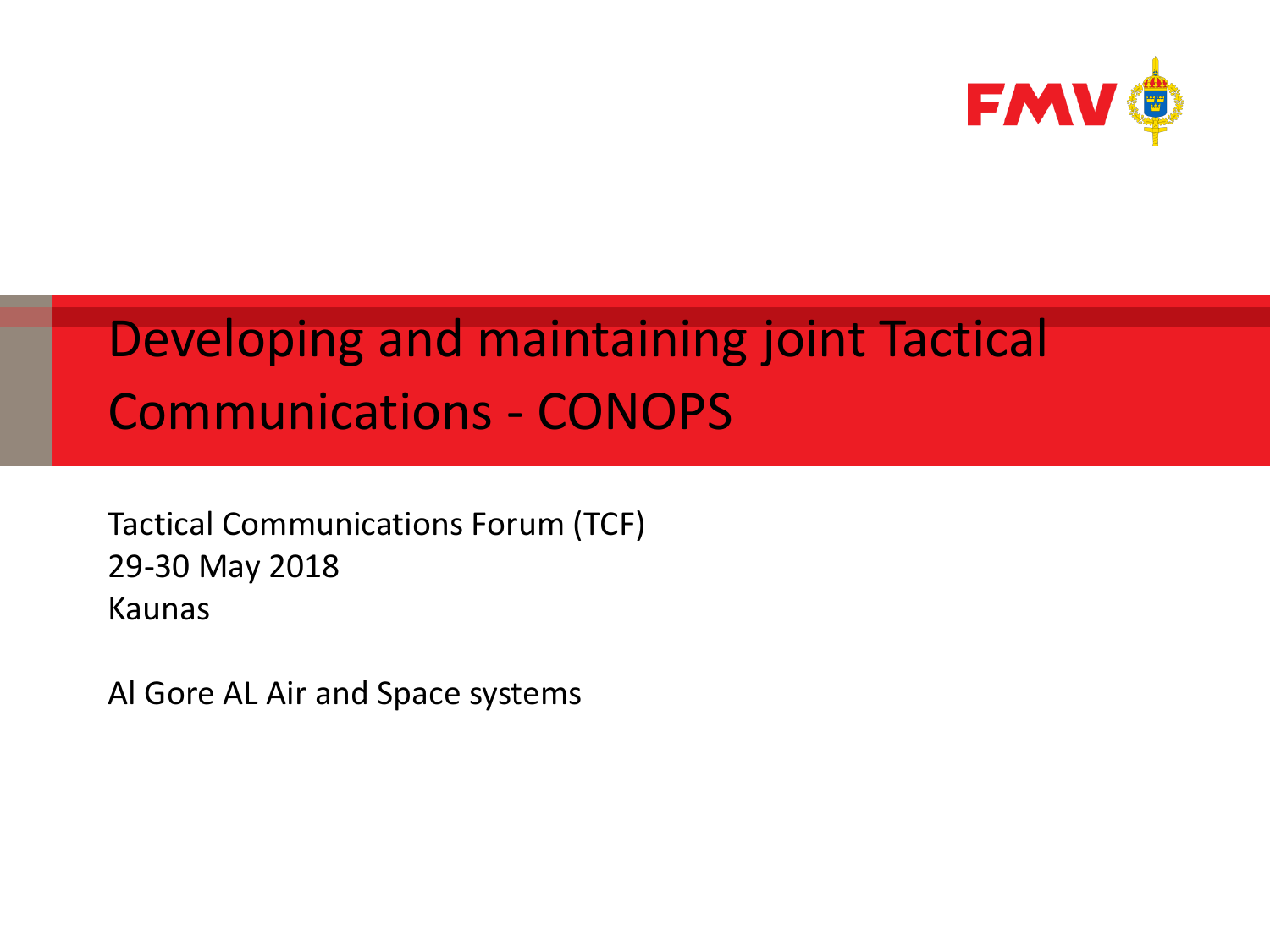## **Background**

- Started 2005 version 1
- What?
	- TDLs (Link 16, Link 11, Link 22, VMF, IFF, Secure voice SY100 crypto units etc, Secure text
- Why?
	- Originally part of 3 phase process for US crypto
	- Sweden's requirement for interoperability
	- Description for system of system for IO
	- CONOPS International "recognised document"
- Document follows thed armed forces logisitics plan Is this the reality?

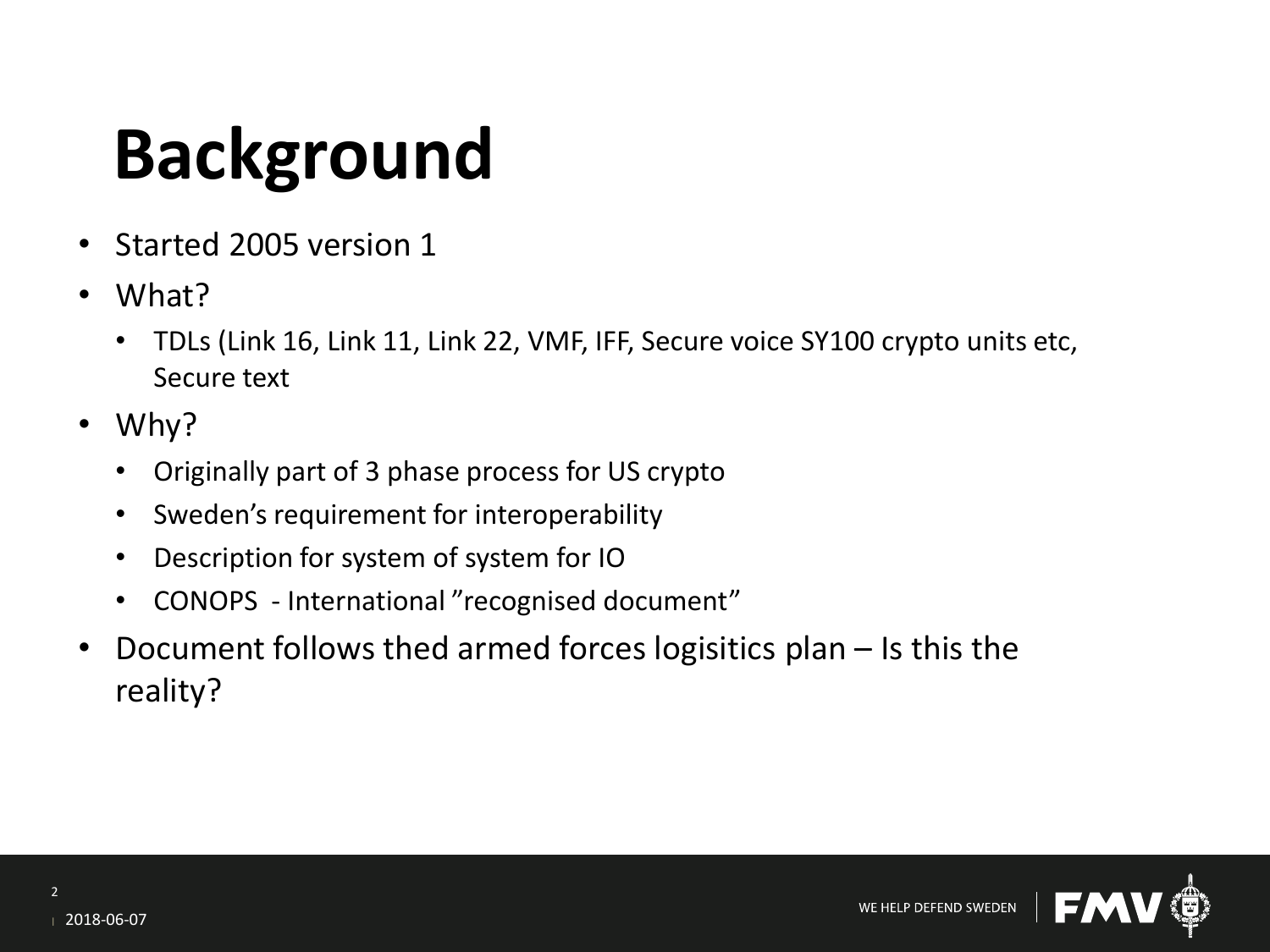

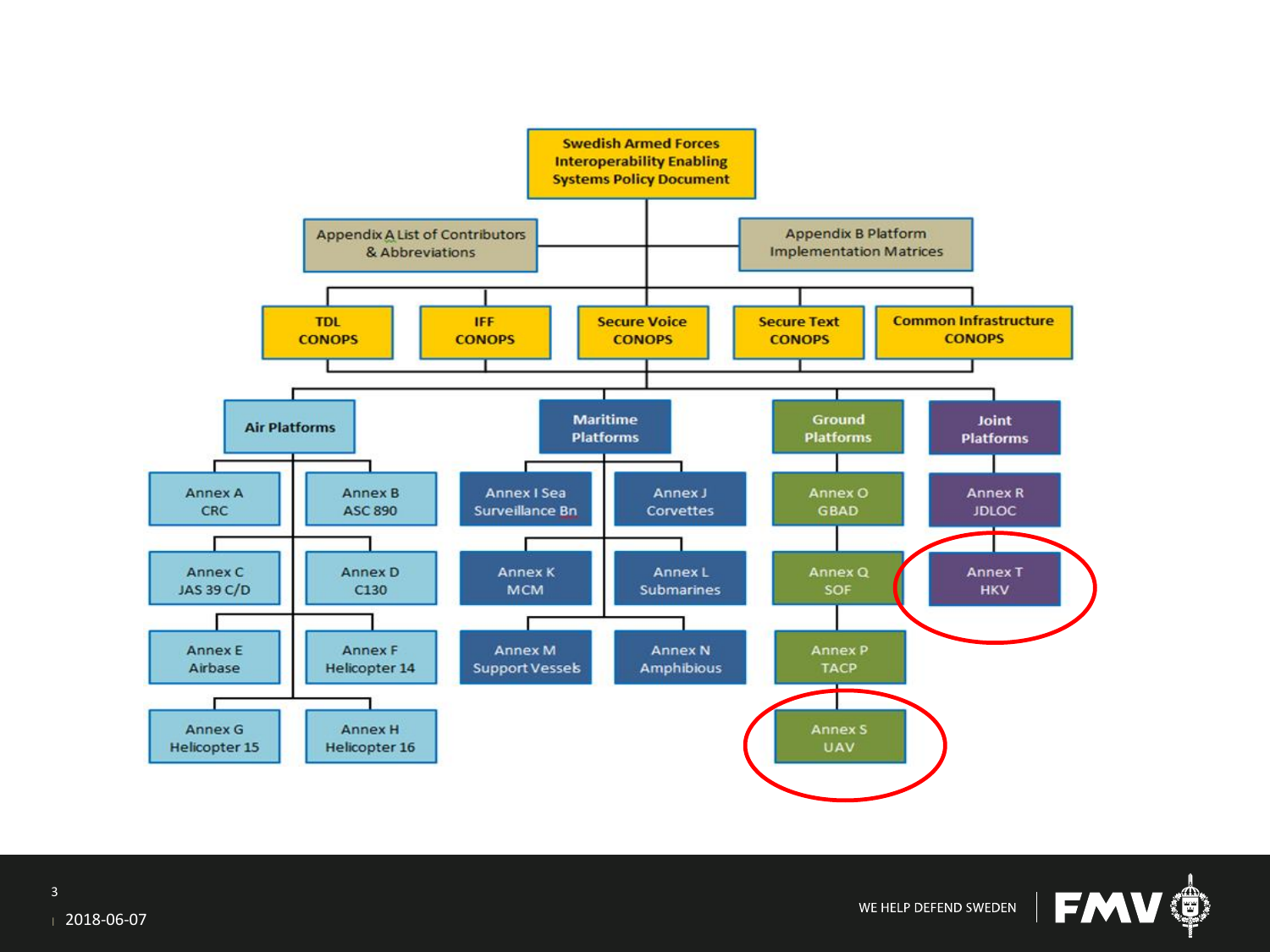### **Current version – what is new?**

- SweAF IO enabling systems document
	- HKV strategic document
		- Implementation & operations
	- Part of requirement strategy
- National och international operations
- More information contained in Secure Text CONOPS
- Complete review of all parts of the document
- 2 new annexes
	- UAV 003
	- $HKV Work$  in progress
- New structure to Appendix B (implementation matrices)
- Updated MODAF model

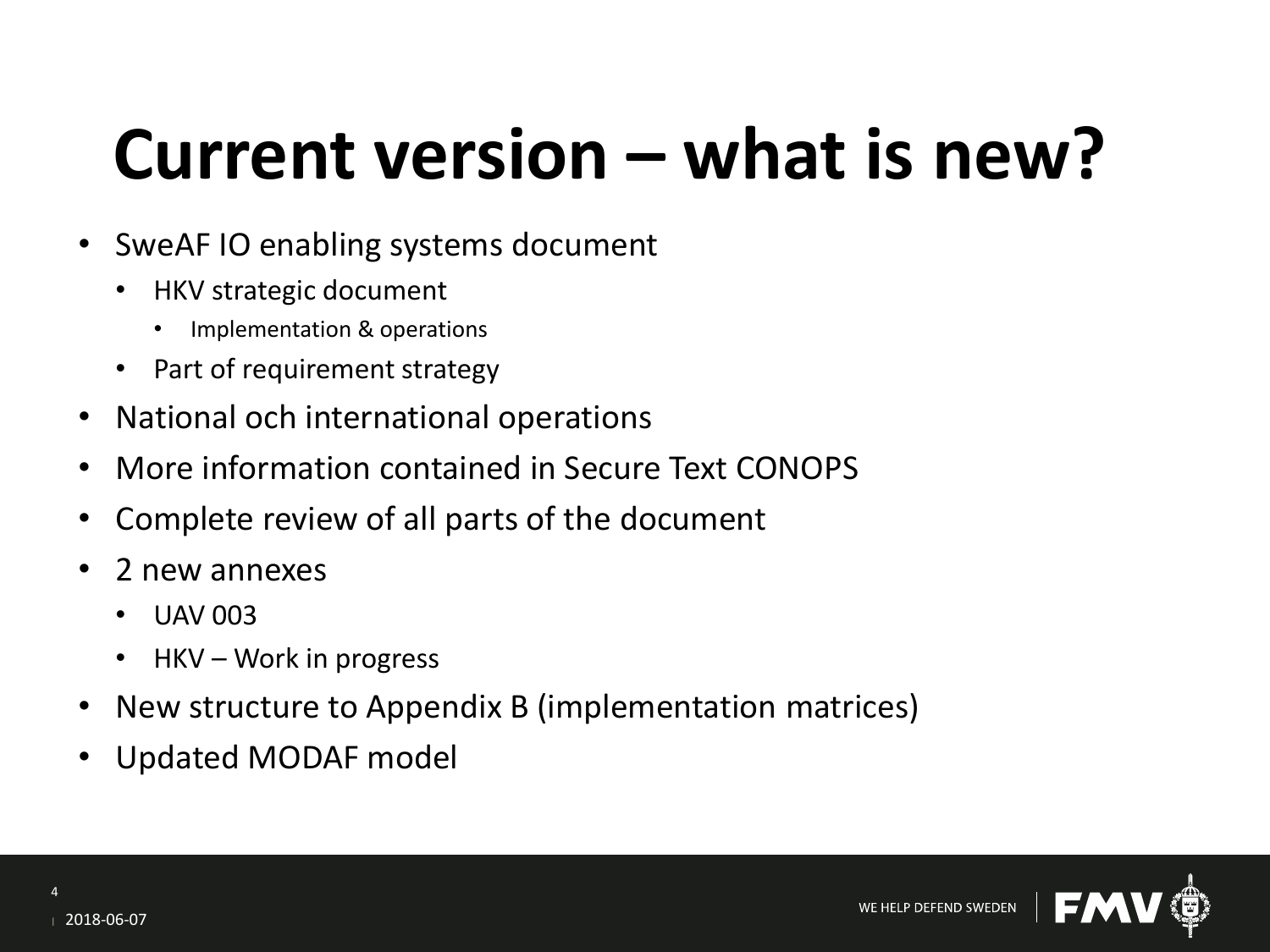### **MODAF modell**





 $-6$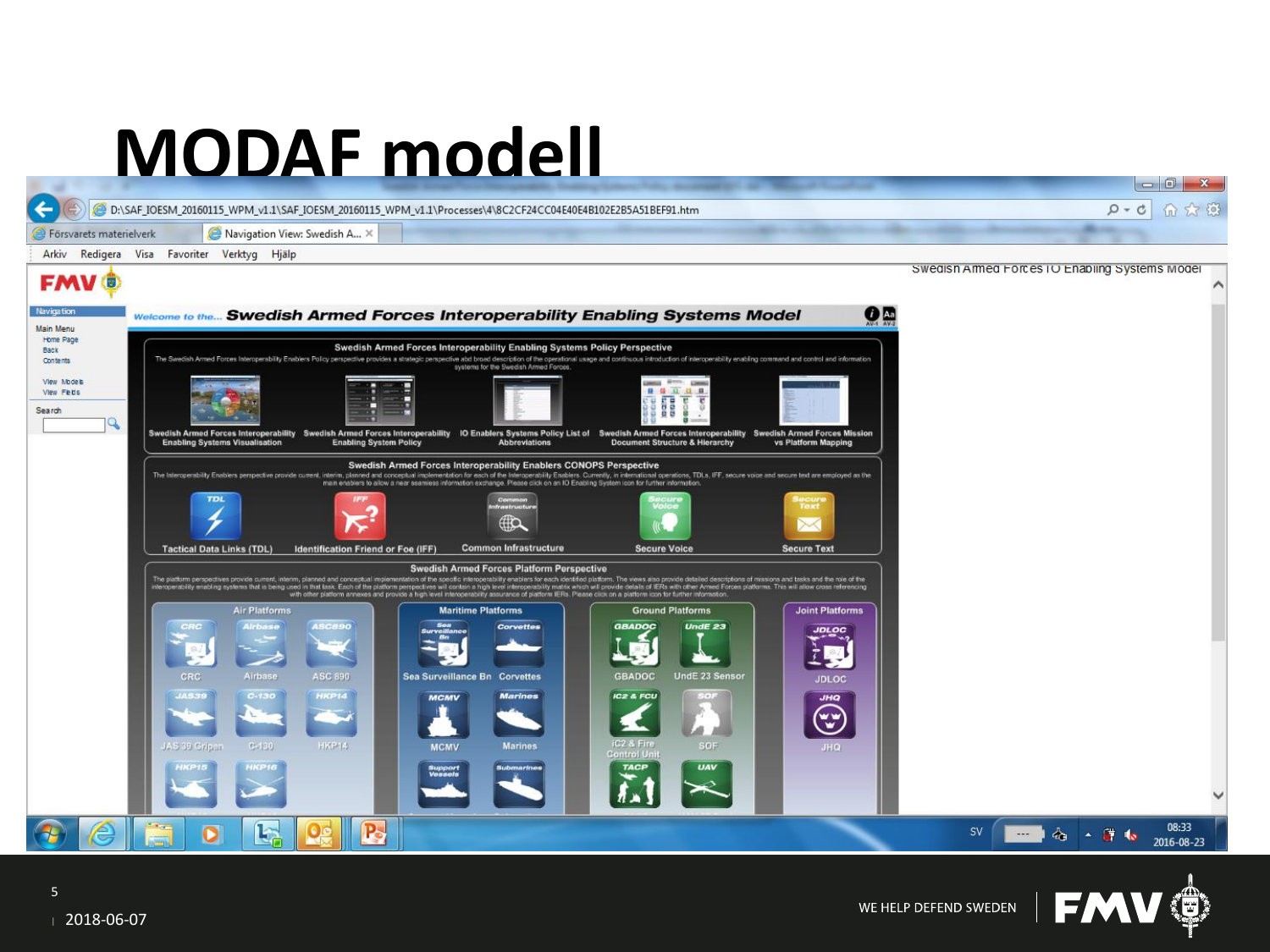

<u>LIAZZ</u>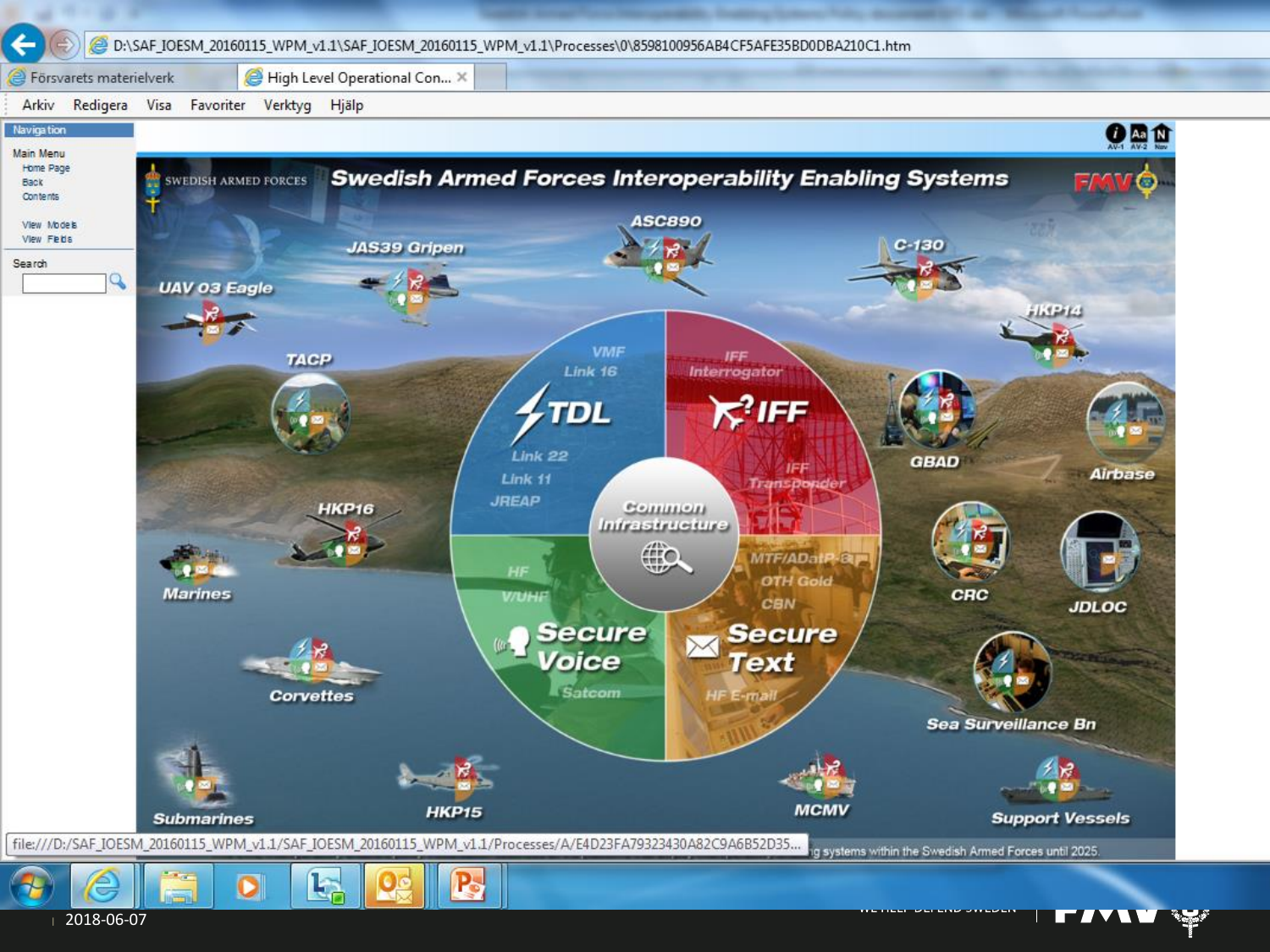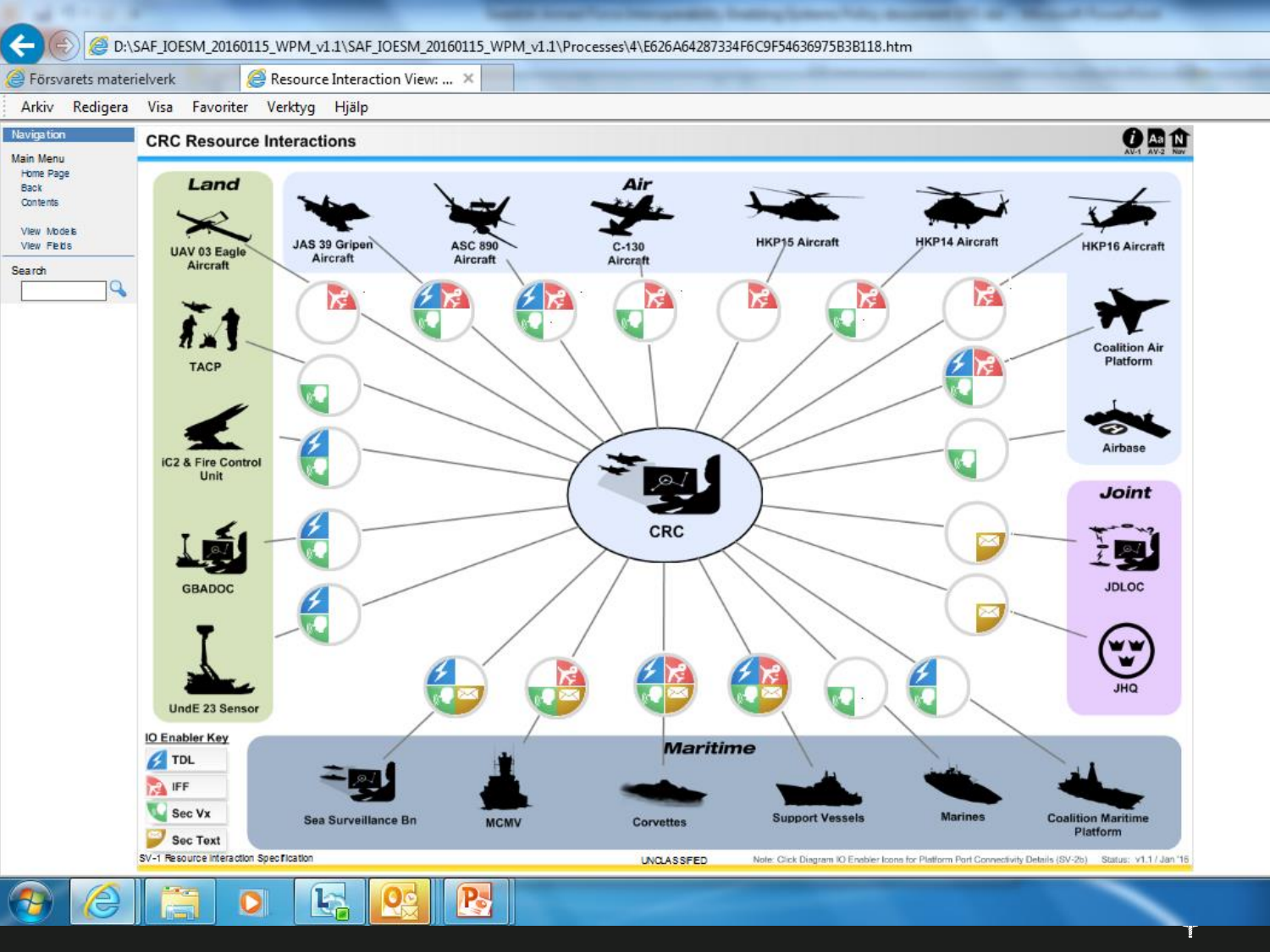# **Challenges for the future**

- Landscape for C3I systems rapidly developíng how do we keep up?
	- HKV annex, new plattforms
	- New systems
- Document management over 400 sides!!
- Changing operational environement
- Better coupling to MODAF modell (next issue)
- Current documentation system focused
	- Better description of capability and operational use -How do we do this?
	- Better connection to system of system requirements
	- Traceability?
	- Reality not wish list
- Capabilty CONOPS connected to system of system CONOPS?
- CONEMP/CONOPS/CONUSE?